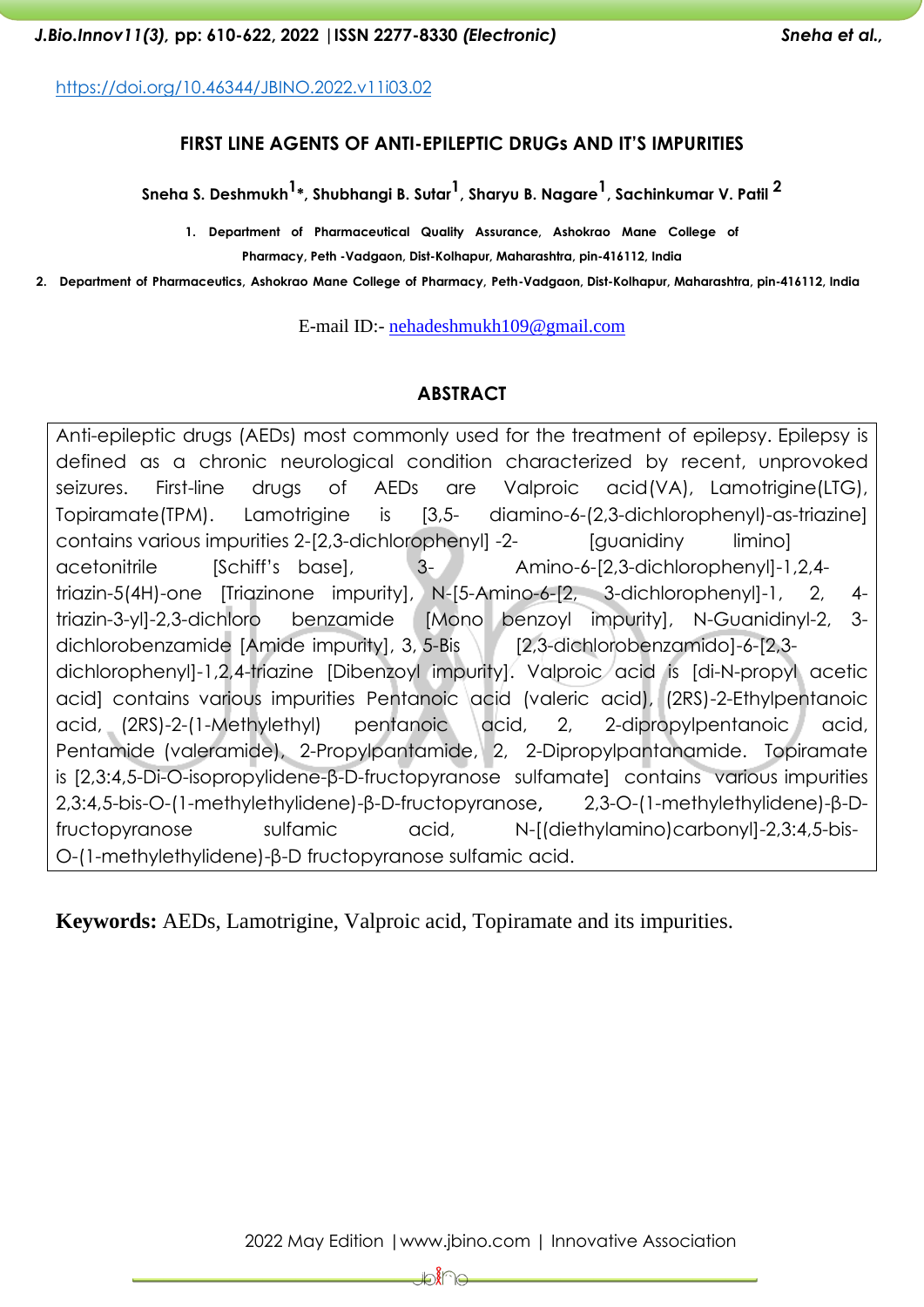#### **Introduction:**

**Aim:-** The main aim of my review paper is brief knowledge on first line agents of antiepileptic drugs and its impurities along with their structures.

#### **Antiepileptic Drug**

AEDs most generally used for the treatment of epilepsy. They assistance switch seizures in around 7 out of 10 people. AEDs effort by altering the stages of chemicals in your brain. They do not treat epilepsy but can break seizures from happening. Common types of AEDs; sodium valproate, carbamazepine, lamotrigine, levetiracetam, topiramate.

New AEDs are better tolerated, have fewer drug interactions.<sup>1</sup> 1 Novel antiepileptic drugs, mainly associated with an inhibition of voltagedependent sodium channels are lamotrigine and oxcarbazepine. $^2$  TDM of AEDs is needed to improve the patient's clinical consequence by handling their medication routine through the help of measured drug concentration. The idea is built on the assumption that drug concentration compares well with clinical effects than the dose. TDM is extra significant for drugs by a narrow therapeutic range, where a relationship has been recognized among drug concentration and its therapeutic and toxic effects. $^3$  Epilepsy is defined as a chronic neurological condition characterized by recent, unprovoked seizures. 4

### **Classification of AEDs:-**

There are several Antiepileptic drugs approved for the treatment of seizures.<sup>5</sup>

Primary Generalized Tonic-Clonic seizures in that

1. **First–line agents** like Valproic acid, Lamotrigine, Topiramate

2. **Alternative agents** like Phenytoin, Carbamazepine, Phenobarbital

### **Mechanism of Action of AEDs**

Blockade of voltage-gated sodium channels is the utmost common mechanism of action among currently available AEDs. AEDs decrease membrane excitability by interacting with neurotransmitter receptors or ion channels.<sup>7</sup> The therapeutic arsenal for the treatment of seizures has extended significantly over the ancient era. Several of the innovative AEDs have clinical advantages over older, termed 'firstgeneration' AEDs in that they are additionally expectable in their doseresponse profile and characteristically are related with less drug-drug interactions. In addition, many of the newer AEDs also have generation exceptional mechanisms of action related with previously obtainable agents. First-AEDs are proposed to have a combine of primary mechanisms of action. Sodium channel blockade and GABA potentiation equally result in a decrease of neuronal discharge. Additional current AEDs have

⊉∕∦ ি≏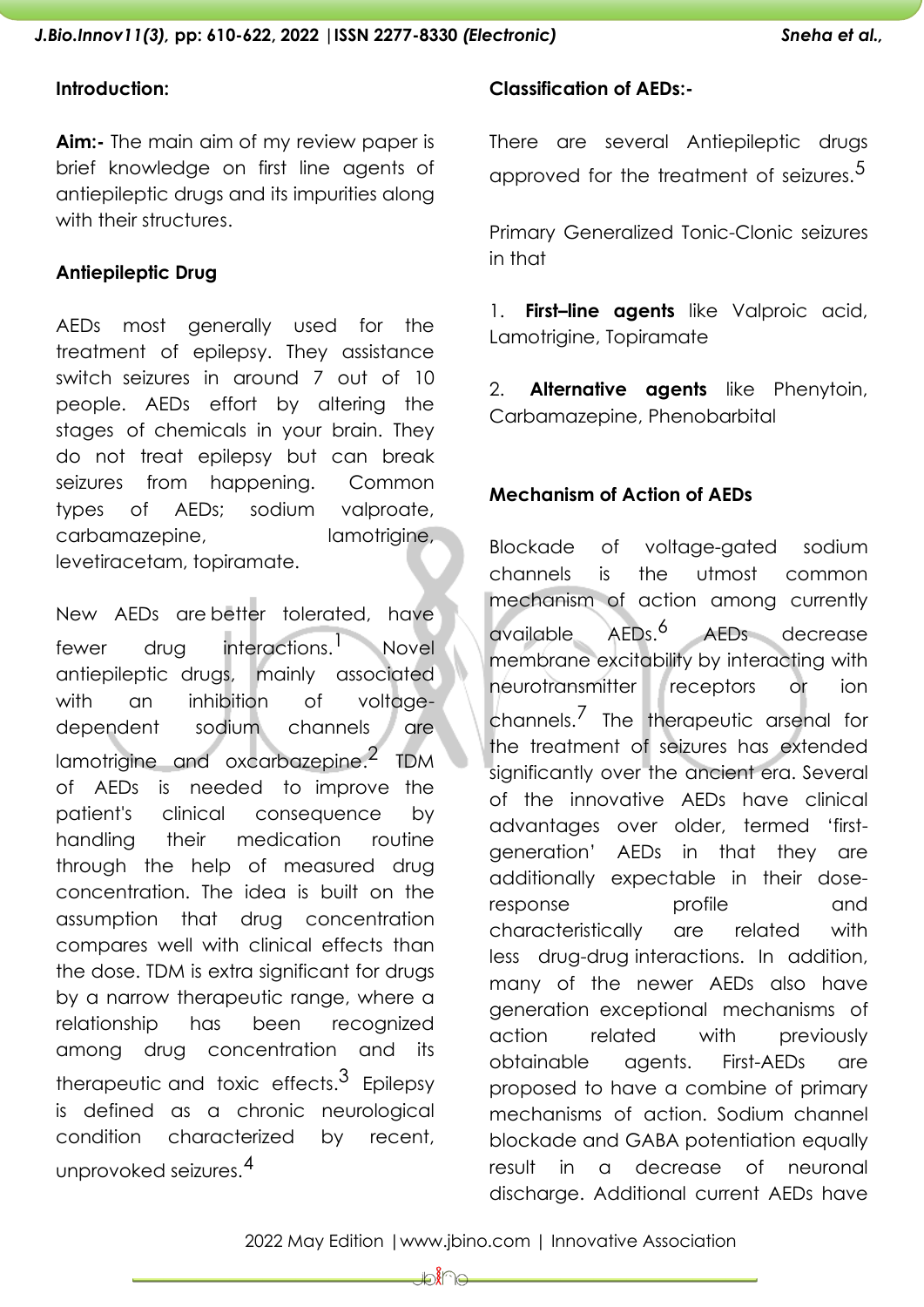provided additional changes in drug targets, for example, specific GABA subunits and synaptic vesicle inhibition. Currently, there are some viable agents in the AED pipeline that extend the spectrum of effective MOA.<sup>8</sup> A combination of AEDs can produce different efficacies and side effects in either an additive, supra-additive or infraadditive fashion.9

# **Lamotrigine (***Lamictal, GlaxoSmithKline***)**

Lamotrigine, an AED of the phenyltriazine class, is chemically unrelated to existing AEDs. Its chemical name is 3,5- diamino-6- (2,3-dichlorophenyl)-as-triazine, and its molecular weight is 256.09. (Fig.1)

### **Indication and Mechanism of Action**

It is an effective adjunct to refractory partial and generalized epilepsy. <sup>10</sup> LTG is indicated as ancillary therapy for typical and atypical absence seizure and generalized epilepsy of Lennox– Gastaut syndrome in patients two years of age or older.<sup>11</sup> LTG is considered a broad-spectrum AED. 12

MOA of lamotrigine is not completely unstated. LTG is a triazine, and examination has revealed that LTG discriminating stick sodium channels, balanced presynaptic neuronal membranes, and prevents glutamate release. Researchers have not confirmed that LTG has substantial effects on other neurotransmitters for example serotonin, norepinephrine, or dopamine. The theory of lamotrigine may interrelate with voltage-activated

calcium-gated channels, contributing to its broad range of activity. LTG tails firstorder kinetics through a half-life of 29 hours.<sup>13</sup> The otheraction of LTG, has a broader spectrum of action than other sodium channels AEDs for examples phenytoin. There are several impurities present in Lamotrigine drug are as follows <sup>14</sup>

- 1. 2-[2,3-dichlorophenyl] -2- [guanidiny limino] acetonitrile [Schiff's base] (Fig.2)
- 2. 3- Amino-6-[2,3-dichlorophenyl]-  $1,2,4$ -triazin-5(4H)-one

3. N-[5-Amino-6-[2, 3-dichlorophenyl]-1, 2, 4-triazin-3-yl]-2,3-dichloro benzamide [Mono benzoyl impurity] (Fig.4) 4. N-Guanidinyl-2, 3-dichlorobenzamide [Amide impurity] (Fig.5)

5. 3, 5-Bis [2,3-dichlorobenzamido]-6-[2,3 dichlorophenyl]-1,2,4-triazine [Dibenzoyl impurity] (Fig.6)

# **Valproic Acid (***Depacon, Depakene***)**

Valproic acid is also called as carboxylic acid. Its chemical name is di-N-propyl acetic acid, and the molecular weight is 144. (Fig.7)

## **Indication and Mechanism of Action**

Valproic acid's prime use is as an antiepilepsy medication, as well as in migraine,

mood, and nervousness disorders. Divalproex sodium is useful for treating  $\Omega$ 

wide range of seizure disorders such as Doose syndromes, absence seizures,

2022 May Edition |www.jbino.com | Innovative Association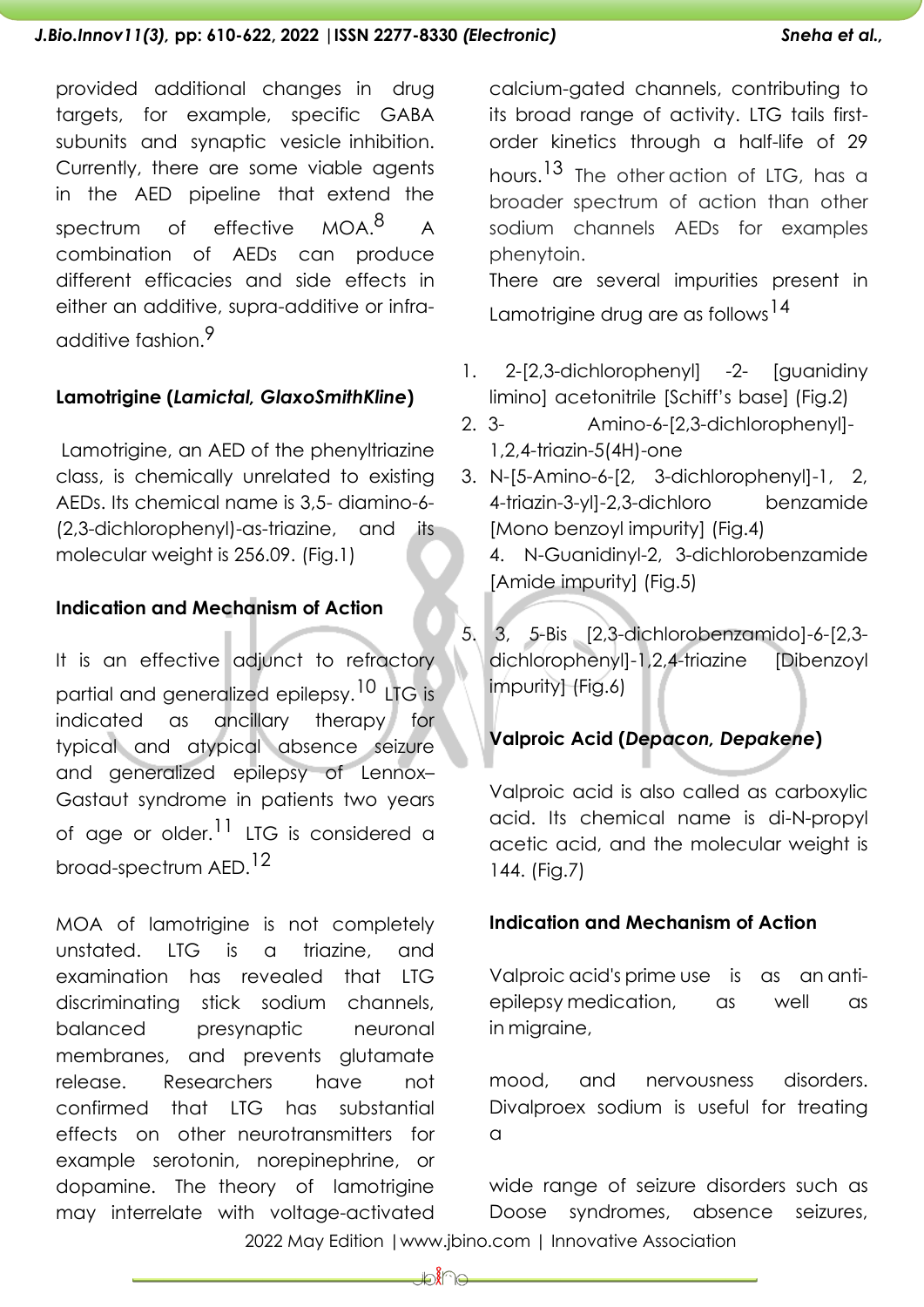generalized seizures, partial epilepsy, and status epilepticus.<sup>15</sup> Valproate is oneof the most useful drugs against generalized absence epilepsy.<sup>16</sup> Research on the use of valproic acid in cancer therapy is still in its infancy and provides insight into new areas of its application. Also used in prophylaxis of sick headaches and bipolar illness.<sup>17</sup> MOA VA is a branched-chain fatty acid. As with other anticonvulsants, the MOA of valproic acid is not fully understood. <sup>18</sup> VA MOA with respect to its antiepileptic effect is related to increased concentrations of the inhibitory neurotransmitter gamma-aminobutyric acid (GABA) within the CNS through inhibition of GABA degradation or enhancement of GABA synthesis and release.<sup>19</sup> VA is approved for almost all types of seizures and is one of the widely used AEDs not only for epilepsy but also as a mood-stabilizing drug.<sup>20</sup> The antiepileptic effects of valproic acid are complex and involve several MOA. Originally, the main MOA of valproic acid put forward was the inhibition of voltagegated sodium channels. Valproic acid modulates neuronal hyperexcitability, especially by blocking the T-type calcium channel. The anti-epileptic action of valproic acid also results from its ability to strengthen the inhibitory action of GABA by binding to the GABA-A receptor and by causing an increase in brain concentrations of GABA by a weak inhibition of the two enzymes. $^{21}$ There are several impurities present in valproic acids are as fallows 22

1. Pentanoic acid (valeric acid) (Fig.8)

2-Ethylpentanoic acid (Fig.9)

3. (2RS)-2-(1-Methylethyl) pentanoic acid (Fig.10)

4. 2, 2-dipropylpentanoic acid (Fig.11)

5. Pentamide (valeramide) (Fig.12) 6. 2- Propylpantamide (Fig.13)

7. 2, 2-Dipropylpantanamide (Fig.14)

## **Topiramate (***Topamax, Ortho- McNeil***)**

Topiramate is designated chemically as 2,3:4,5-Di-O-isopropylidene-β-Dfructopyranose sulfamate. Its molecular weight is 339.36. (Fig.15)

## **Indication and Mechanism of Action**

Topiramate is a useful adjunct in refractory partial or generalized seizures and other epileptic syndromes. It has demonstrated efficacy as adjunctive therapy in partial seizures<sup>23</sup>, intractable seizures<sup>24</sup>, Lennox Gastaut syndrome<sup>25</sup>, infantile spasms 26, generalized epilepsy of infancy, and myoclonic-astatic epilepsy<sup>27</sup>.In contrast to other AEDs, TPM has showed a modulatory outcome on potassium conductance. TPM-induced hyperpolarization and decline in input resistance is due to an increase in potassium conductance. 28 There are essentially four mechanisms by which antiepileptic drugs are believed to act. These are (1) alteration of voltagegated sodium channels; (2) potentiation of GABA inhibition; (3) modulation of voltage- and receptor gated calcium ion channels; and (4) block of excitatory neurotransmission.<sup>29</sup> Topiramate, through a broad profile of action, might react at dissimilar levels: decreasing nociceptive

2. (2RS)-

2022 May Edition |www.jbino.com | Innovative Association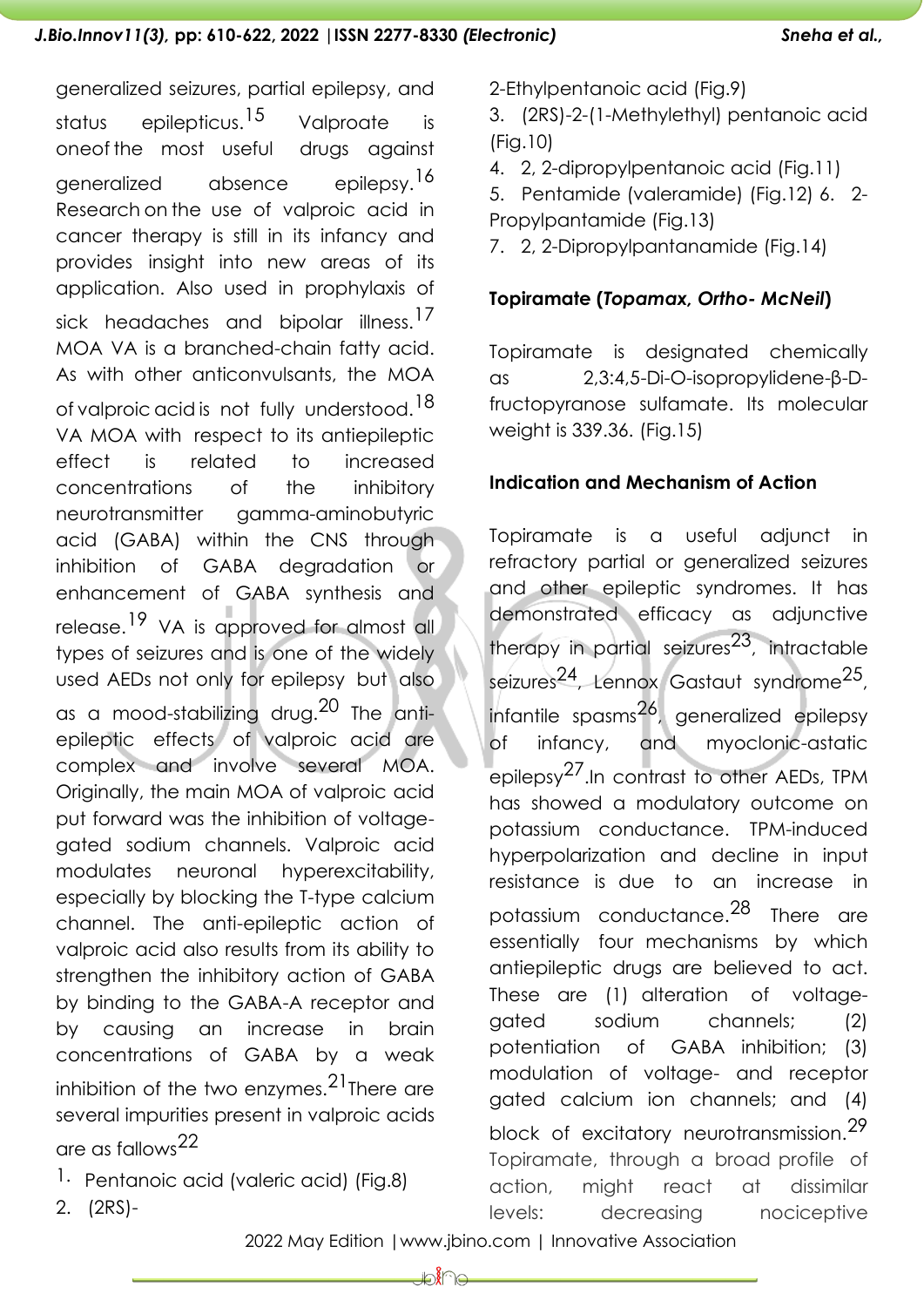transmission through serotonergic alteration, and preventing cortical spreading depression.<sup>30</sup> The anti convulsant activities of TPM differ from those of other anti-epileptic drugs (AEDs) such as phenytoin (PHT) and carbamazepine (CBZ). It does exhibit the property of state and voltagedependent blockade of neuronal Na<sup>+</sup> channels, as do the others, but in addition, TPM influences the activity of Ca<sup>2+</sup>, GABAA receptors.<sup>31</sup>There are several impurities present in topiramate are as fallows 32

1. 2,3:4,5-bis-O-(1-methylethylidene)-β-Dfructopyranose (Fig.16)

- 2. 2,3-O-(1-methylethylidene)- β-Dfructopyranose sulfamic acid (Fig.17)
- 3. N-[(diethylamino)carbonyl]-2,3:4,5-bis-O- (1-methylethylidene)- β-D-fructopyranose sulfamic acid. (Fig.18)

# **Acknowledgment:**

The authors are grateful to Ashokrao Mane College of pharmacy, Peth - Vadgaon for providing all the facilities.

# **Reference's :-**

- **1.** K Sendrowski; new antiepileptic drugs an overview, Rocz Akad med bialymst. 2005;50(1):96-8.
- **2.** Piotr Czapinski, Barbara Blaszczyk; mechanism of action of antiepileptic drugs. 2005;5(1):3-14.
- **3.** Lucie Budakova et.al; simultaneous determination of antiepileptic drugs and their two active metabolites by HPLC. J. Sep. Sci. 2018;31:1-8.
- **4.** Suzette M LaRoche, Sandra L Helmers; the new antiepileptic drugs: scientific review. JAMA. 2004;291(5):605-614.
- **5.** Marvin M. Goldeberg; Overview of Drugs Used for Epilepsy and Seizures; P and T. 2010;35(7):392-410.
- **6.** Kohling R; Voltage-gated sodium channels in epilepsy. Epilepsia. 2002;43: 1278-95.
- **7.** Robert L, Kevin M; mechanism of action of currently prescribed and newly developed antiepileptic drugs, Epilepsia. 1994;35(4):41-50.
- **8.** Aaron M. Cook; mechanism of action of antiepileptic drugs; Cook and Bensalem-Owen. 2011;8(3):307-313.
- **9.** Ehsan M. Sarhan; evidence for efficacy of combination of antiepileptic drugs in treatment of epilepsy. journal of neurology research, ISSN; 2015;5(6):267-276.
- **10.** Jain R, Mishra D; Add-on lamotrigine in pediatric epilepsy in India. Indian Pediatr. 2011;48:55-8.
- **11.** Doege C, May TW,; Myoclonic Astaticbepilepsy (Doose syndrome)- A lamotrigine responsive epilepsy. Eur J Paediatr Neurol. 2013;17:29-35.
- **12.** Matsuo F, Placebo-controlled study of the efficacy and safety of lamotriginein a patient with partial seizures. U. S lamotrigine protocol clinical trial group neurology. 1193;43:2284-2291
- **13.** Nicholas T. Betchel; Lamotrigine; In:StatPearls. 2021;1-10.
- **14.** Somisetti Narender Rao et.al; Synthesis and characterization of impurities of an anticonvulsant drug, Lamotrigine; Int J of Pharm and Pharmaceutical Sciences. 2012; 4(1): 133-136.

2022 May Edition |www.jbino.com | Innovative Association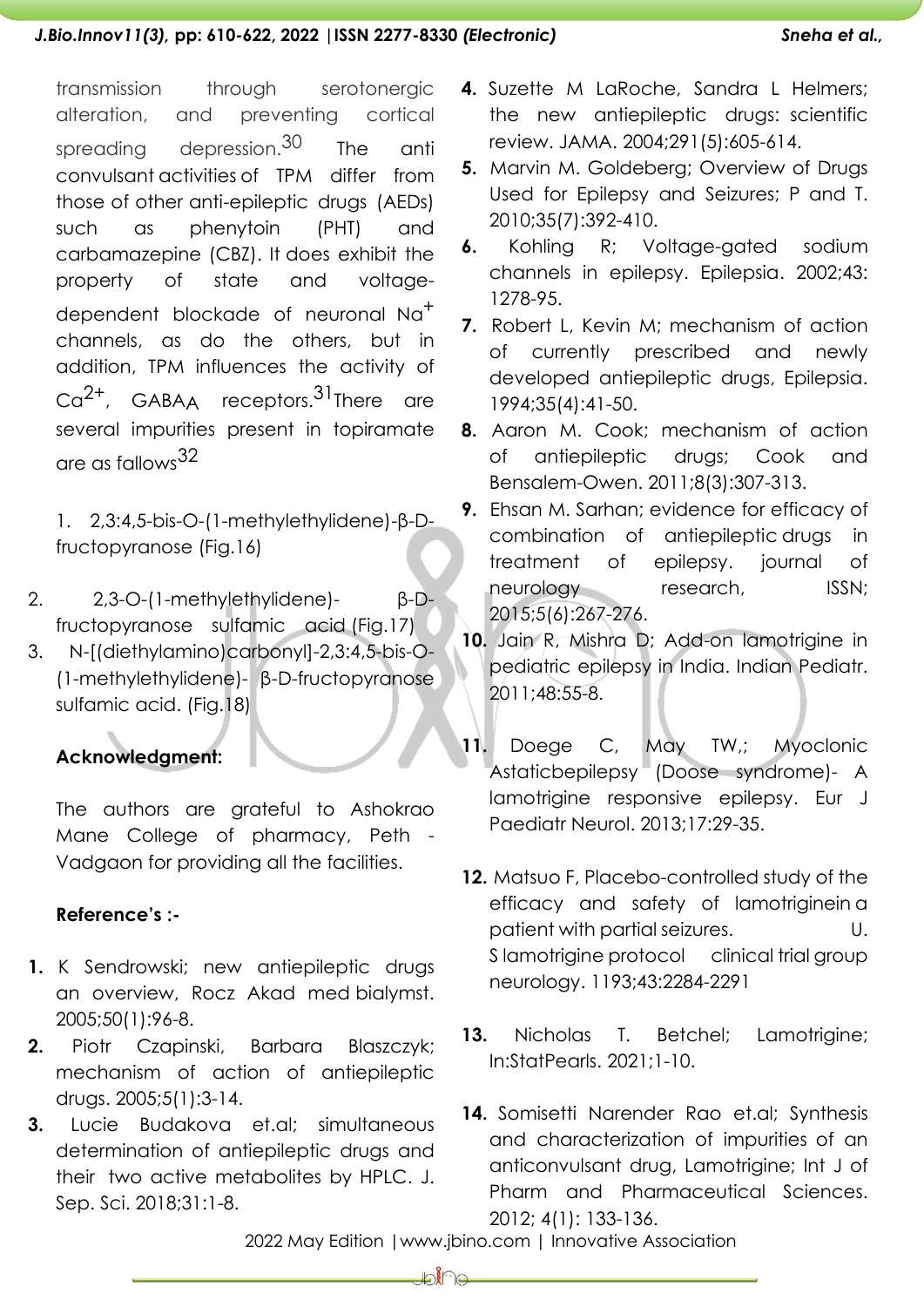- **15.**Masum Rahman, StatPearls, Valporic acid. 2021.
- **16.**Robert. L. Macdonald and K. M Kelly; antiepileptic drug mechanism of action, Epilepsia. 1993;34(5):1-8.
- **17.**Stanley Oiseth, Lindsay Jones; First generation anticonvulsant drugs; Achieve mastery of medical concepts. 2021; 1-8.
- 18. Marcia L. Buck; A monthly newsletter for health care professionals children's medical center at the university of virginia; Pediatric Pharmacotherapy. 1997;3(3):1-4.
- **19.**J.C Marchado Ximenes; valproic acid a drug with multiple molecular targetsrelated to its potential neuroprotective action; Neuroscience and Medicine. 2012;3:107-123
- **20.**Ram Sankaraneni, Antiepileptic drugs A Review, Pediatric analysis. 2015;44(2):37-42.
- **21.**Michel Bourin , mechanism of action of valproic acid and its derivatives; SOJ Pharmacy and Pharmaceutical Sciences. 2020; 7(1):1-4.
- **22.**Rakshit Thakkar et.al; An isocratic method for quantification of valproic acid and its related impurities using ion pair reagents by UHPLC; ISRN Chromatography. 2012;1-5.
- **23.** Coppola G, Caliendo G, Buono S; Topiramate in refractory partial-onset seizures in children, adolescents and young adults: a multicentric open trial. Epilepsy Res. 2001;43:255-60.
- **24.**Sreenivasan P, Kunju PA; Efficacy of Topiramate as an add-on drug in seizures in Indian children-an observational study. Indian J Pediatr. 2011; 78:1221-4.
- **25.**Hancock EC, Cross JH; Treatment of Lennox-Gastatut syndrome. Cochrane Dtabase Syst Rev. 2013; 2: 3277.
- **26.**Zou LP, Lin Q, Mix E; Evaluation of openlabel topiramate as primary oradjuctive therapy in infantile spasms. Clin Neuropharmacol. 2008; 31: 86-92.
- **27.**Mikaeloff Y, de Saint-Martin A, Vallee L; Topiramate: efficacy and tolerability in children according to epilepsy syndromes. Epilepsy Res. 2003;53: 225-32.
- **28.**Herrero AI, Del Olmoa N, Gonzalez-Escaladab JR, Solis JM, "Two new actions of topiramate: inhibition of depolarizing GABAA-mediated responses and activation of a potassium conductance", Neuropharmacology (2002);42: pp. 210–220.
- **29.** P. N. Patsalos; The mechanism of action of topiramate; Rev. Contemp. Pharmacother. 1999;10:147-153.
- **30.**Luigi Ruiz; Topiramate in migraine progression; The journal of Headache and Pain. 2009; 10:419-422.
- **31.** BRSommer; Review of topiramate for the treatment of epilepsy in elderly patients; Clin Intery Aging. 2010; 5: 89-99.
- **32.**Eduardo costa pinto et.al; A review of analytical approaches for the drug substance, its impurities and

2022 May Edition |www.jbino.com | Innovative Association

⊯‱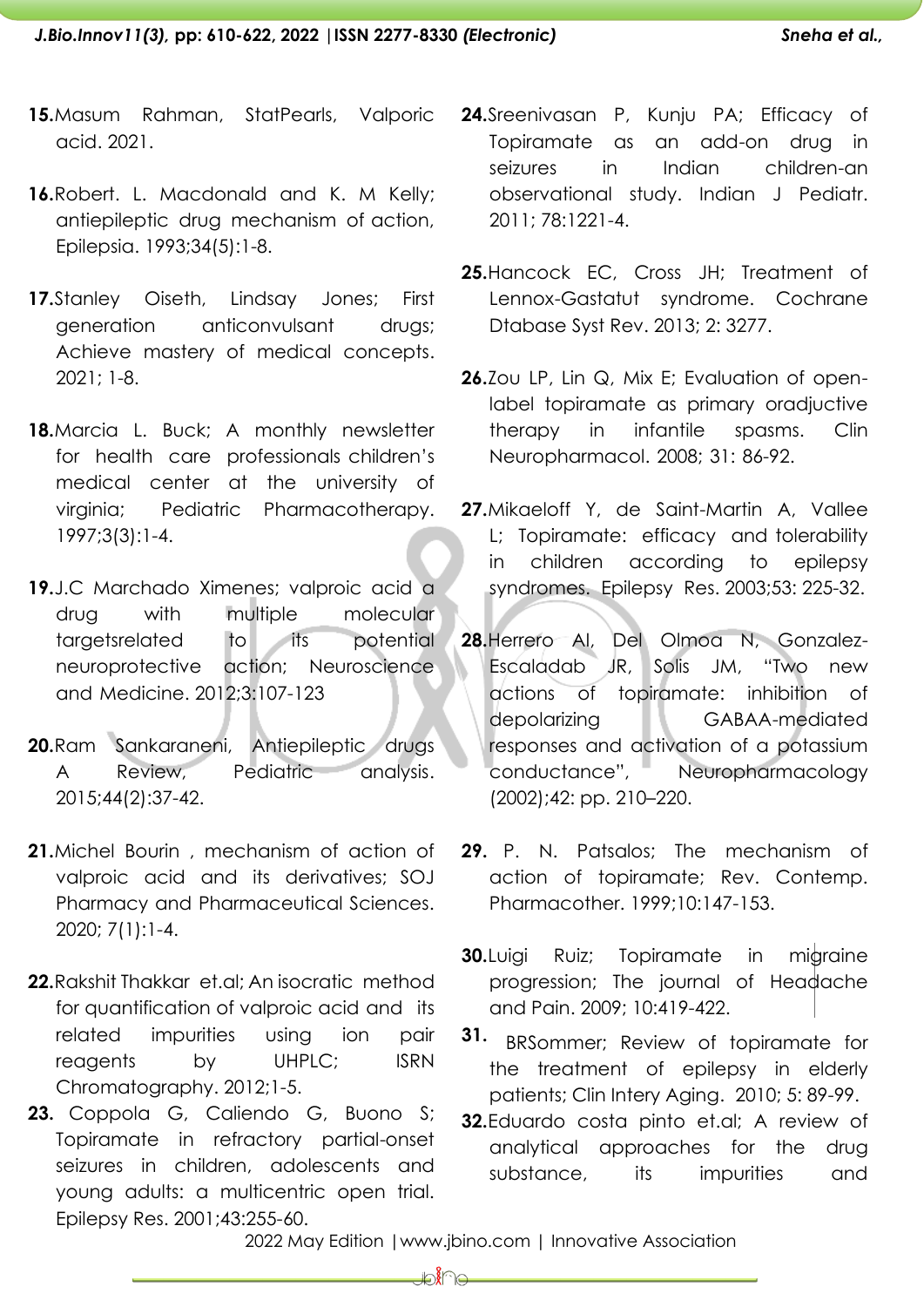# *J.Bio.Innov11(3),* **pp: 610-622, 2022 |ISSN 2277-8330** *(Electronic) Sneha et al.,*

pharmaceutical formulations; JCS. 2016; 54(2):280-290.



2022 May Edition |www.jbino.com | Innovative Association

चाैंदि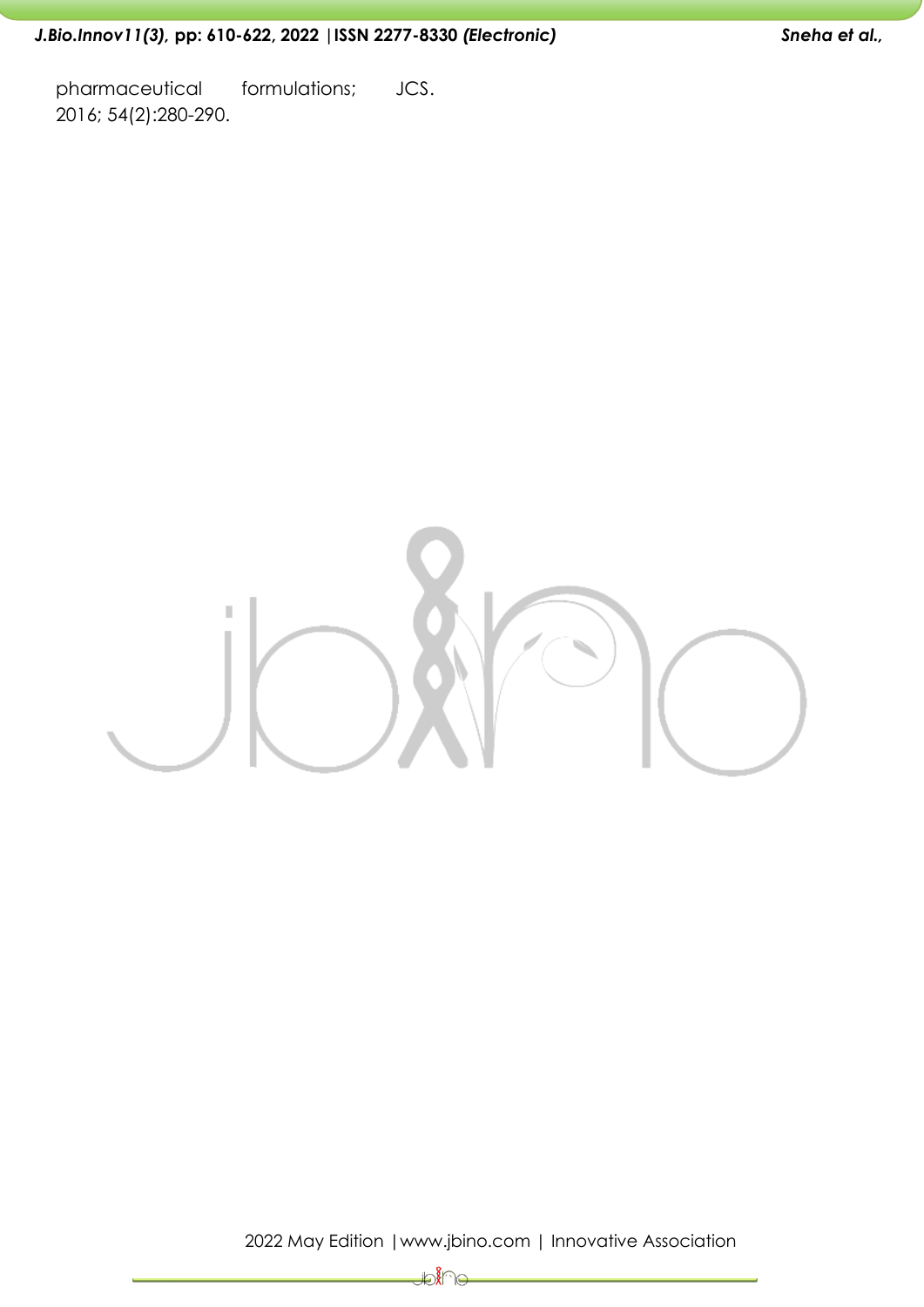

#### **(Figure 1)** Lamotrigine



**(Figure 2)** 2-[2,3-dichlorophenyl] -2- [guanidiny limino] acetonitrile [Schiff's base]

D.<br>D.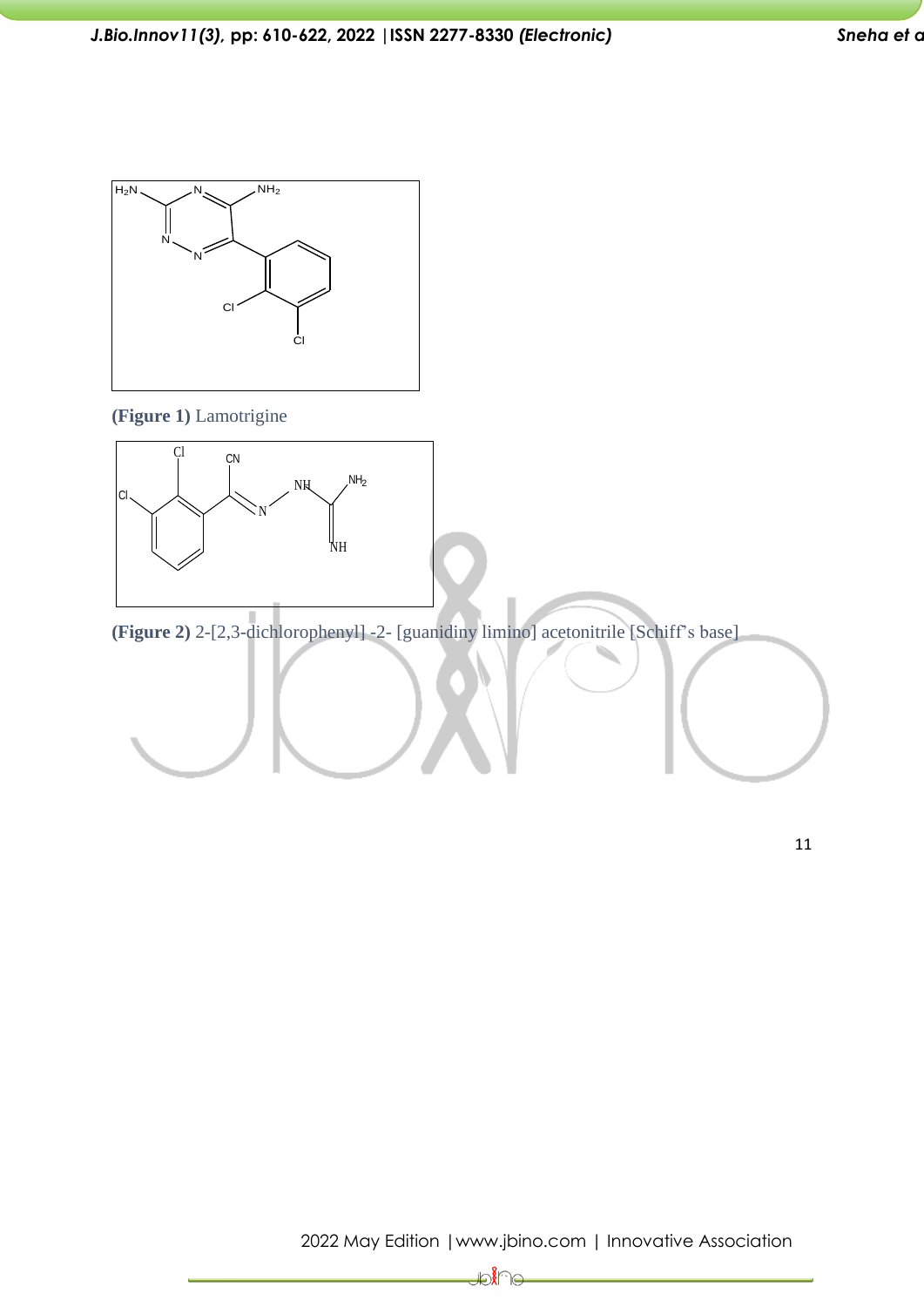

**(Figure 3)** 3- Amino-6-[2,3-dichlorophenyl]-1,2,4-triazin-5(4H)-one [Triazinone impurity]



**(Figure 4)** N-[5-Amino-6-[2, 3-dichlorophenyl]-1, 2, 4-triazin-3-yl]-2,3-dichloro benzamide [Mono benzoyl impurity]



**(Figure 5)** N-Guanidinyl-2, 3-dichlorobenzamide [Amide impurity]

∜€ ੇ⊝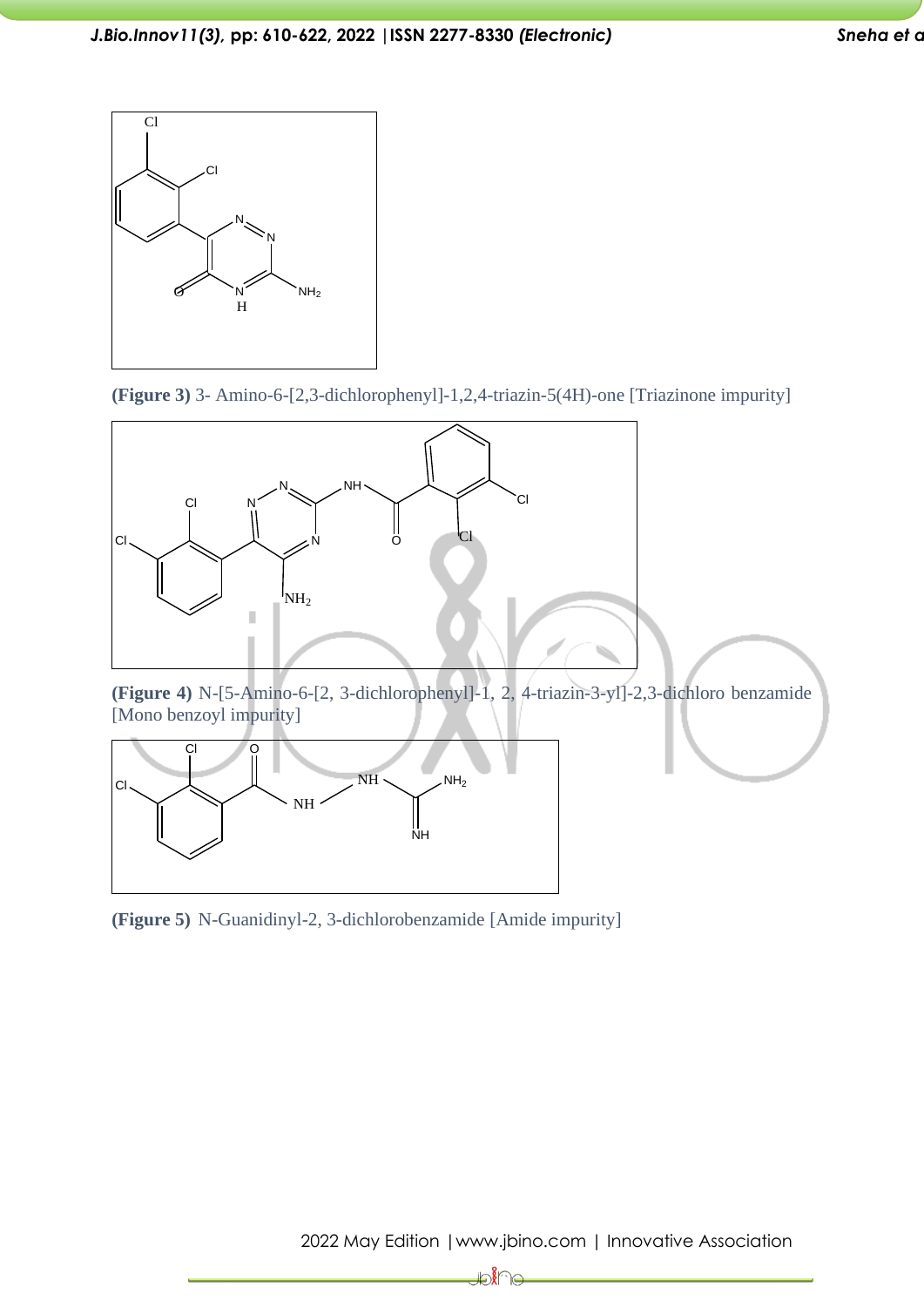





**(Figure 7)** Valproic acid



**(Figure 8)** Pentanoic acid (valeric acid)

2022 May Edition |www.jbino.com | Innovative Association

∦⊖∦ ે⊝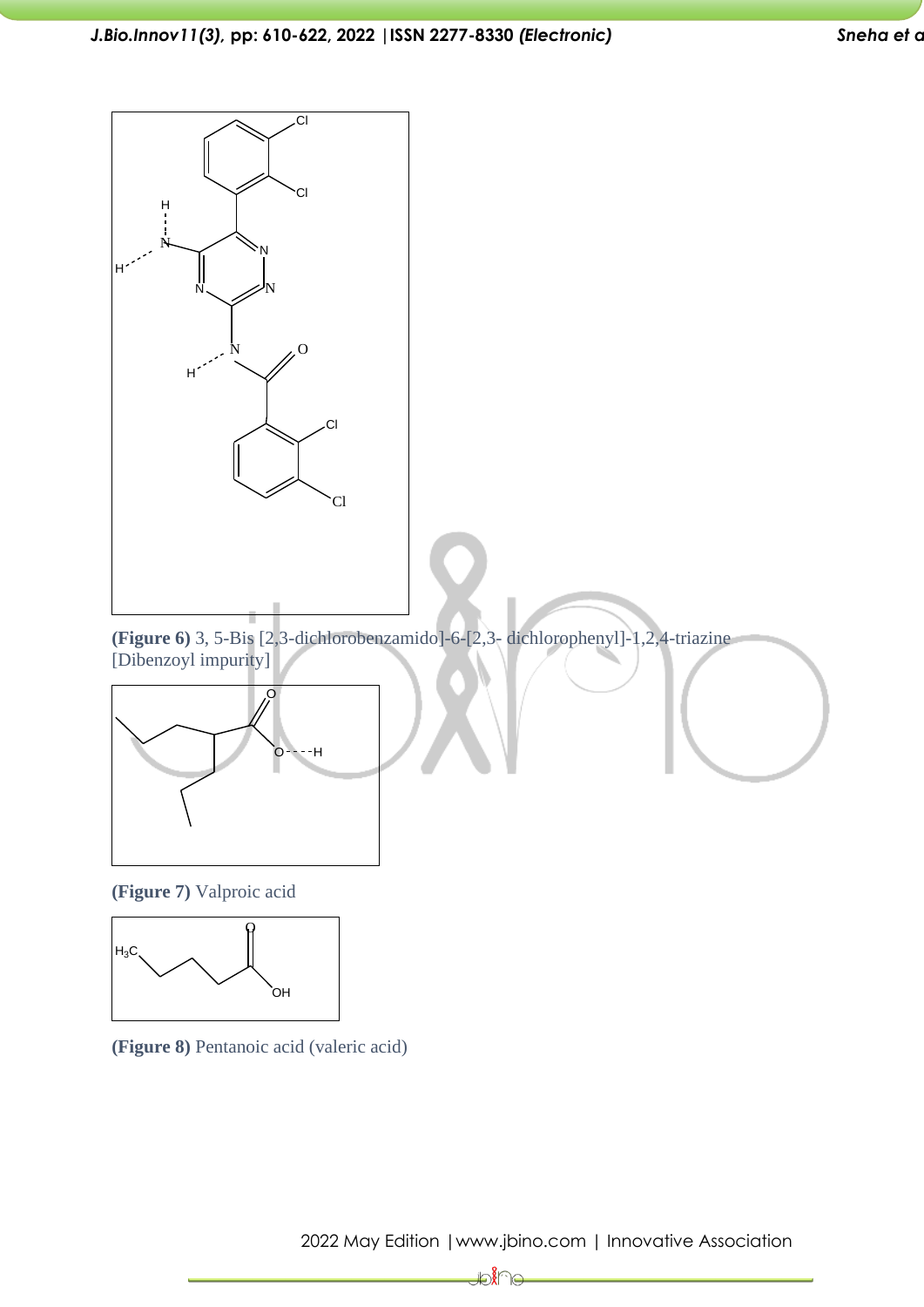

**(Figure 9)** (2RS)-2-Ethylpentanoic acid



**(Figure 10)** (2RS)-2-(1-Methylethyl) pentanoic acid



**(Figure 12)** Pentamide (valeramide)



**(Figure 13)** 2-Propylpantamide

2022 May Edition |www.jbino.com | Innovative Association

**Hole**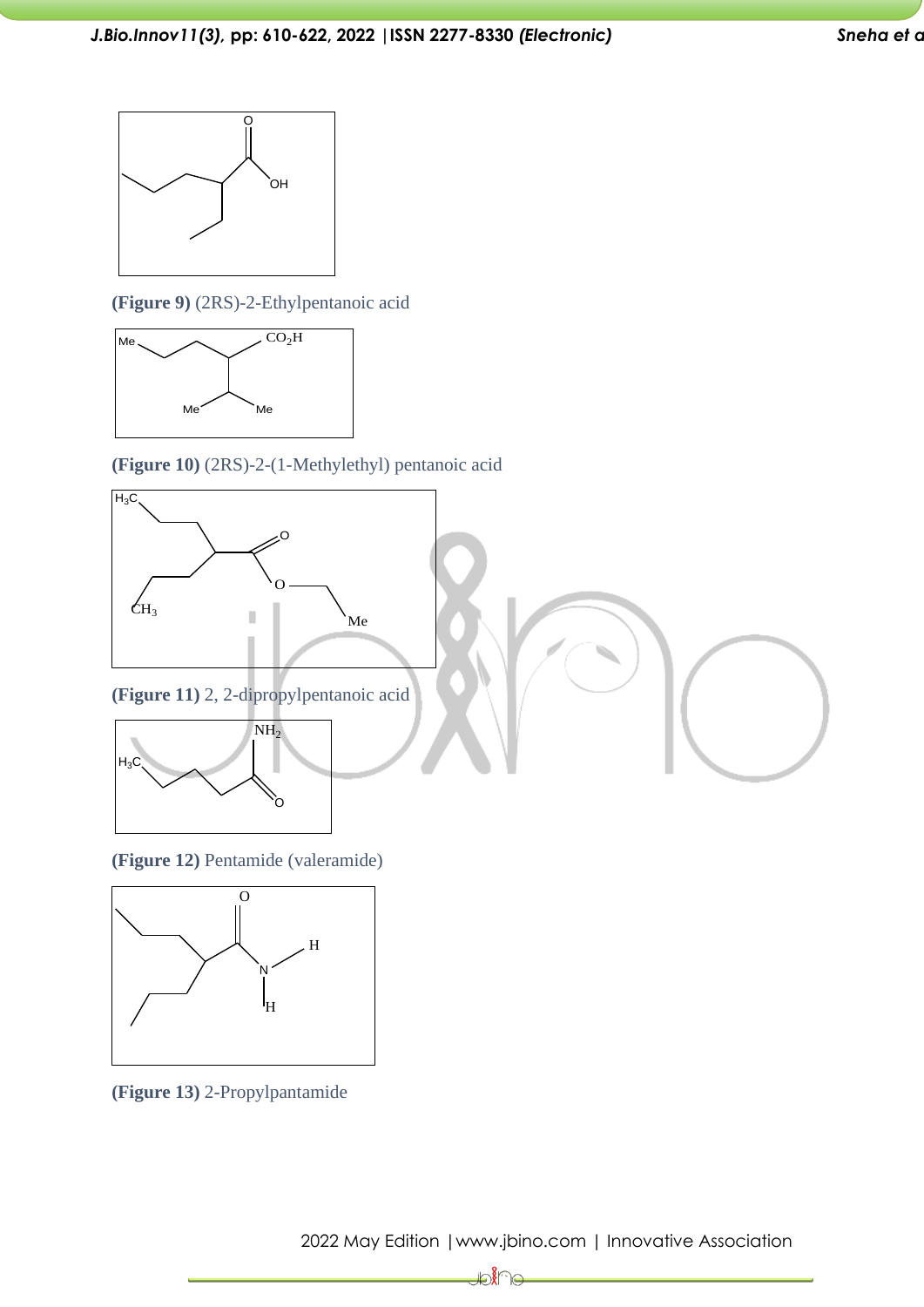

**(Figure 14)** 2, 2-Dipropylpantanamide



**(Figure 16)** 2,3:4,5-bis-O-(1-methylethylidene)-β-D-fructopyranose



**(Figure 17)** 2,3-O-(1-methylethylidene)- β-D-fructopyranose sulfamic acid

2022 May Edition |www.jbino.com | Innovative Association